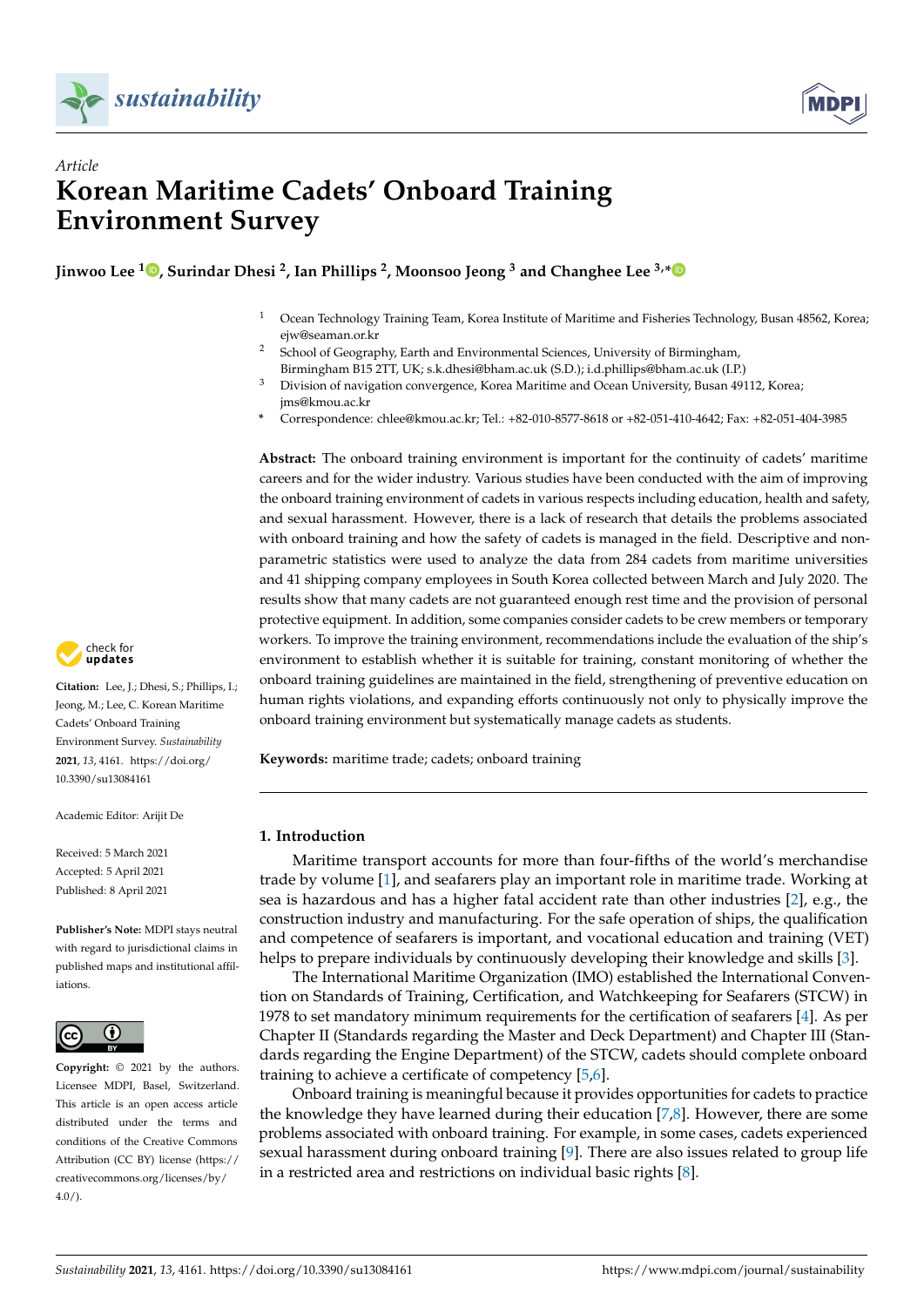Seafarers are important in the South Korean shipping industry, as most international merchandise trade takes place by sea [\[10\]](#page-11-4). However, the number of Korean seafarers continuously decreases [\[11\]](#page-11-5) as negative perceptions influence job aspirations [\[12\]](#page-11-6).

The onboard training environment is important for the continuity of maritime careers and the wider industry. Accidents during onboard training, which can create a negative perception of seafarers, have occurred recently [\[13\]](#page-11-7).

Various studies have been conducted regarding the improvement of onboard training environments. In terms of the effectiveness of onboard training, an effective training program can be formulated if onboard training is taken seriously [\[14\]](#page-11-8) and a realistic curriculum is created that includes legal inspections of ships during the semester and practicing the use of various types of equipment [\[4\]](#page-10-3). Sin and Im [\[15\]](#page-11-9) examined differences in cadets' satisfaction with their onboard training on shipping companies' ships and universities' training ships in the categories of consciousness, education, and environment, and found that shipping companies need to offer more systematic education to cadets and that universities need to improve education environments by paying attention to living environments and food quality.

With regard to training conditions, Zhao et al. [\[9\]](#page-11-3) argued that female Chinese cadets face discrimination regarding the opportunity to sail and develop their careers at sea, and sexual harassment could be an issue for them. Those with less power are more likely to experience sexual harassment and bullying on board a ship [\[16,](#page-11-10)[17\]](#page-11-11). Yıldız et al. [\[7\]](#page-11-1) reviewed deck cadets' onboard training conditions and concluded that it is necessary to improve social opportunities and working conditions to ensure safe onboard operations and the occupational continuity of deck cadets.

The mental health and well-being of seafarers is a growing concern. Mental health and well-being can be affected by various factors, including long periods of time at sea, isolation, loneliness, cross-cultural conflict, and poor food quality [\[18,](#page-11-12)[19\]](#page-11-13). For cadets, their assignments, personal psychological factors, and the crew's attitude can also be highlevel stressors [\[5\]](#page-10-4). It is difficult to define the most significant contributing factor for the improvement of mental health and well-being on board because there are considerable variations in mental health between people [\[18\]](#page-11-12). However, improving the conditions of life onboard, including the provision of internet access, facilities for recreational activities, and furnishings within cabins could help to improve the mental health and wellbeing of those onboard [\[19\]](#page-11-13).

Various studies have been conducted regarding the improvement of the onboard training environment of cadets in various respects such as education, health and safety, and sexual harassment. However, there is a lack of research that details the problems associated with onboard training and how the safety of cadets is actually managed in the field.

This article attempts to identify details regarding the actual training environments of cadets during onboard training, including working hours, living conditions, support provided during the training, and the company's views about onboard training and cadets. The main findings will contribute to a determination of the specific problems associated with Korean maritime cadets' onboard training, in which areas prompt action is required, and how best to respond effectively to the problems that are identified.

### **2. Materials and Methods**

Our research targeted Korean maritime cadets who completed onboard training as required by the STCW Convention and attended maritime universities in South Korea, as well as employees of shipping companies that provided onboard training opportunities to maritime university students in South Korea.

The survey was conducted using the Google online survey platform and email between March and July 2020. Students and shipping company employees participated in the survey voluntarily and anonymously. The data collected were strictly managed in accordance with Article 33 (Protection of Secrets) of the Statistics Act in South Korea, the contents of which were explained to survey participants in advance. Of the 500 maritime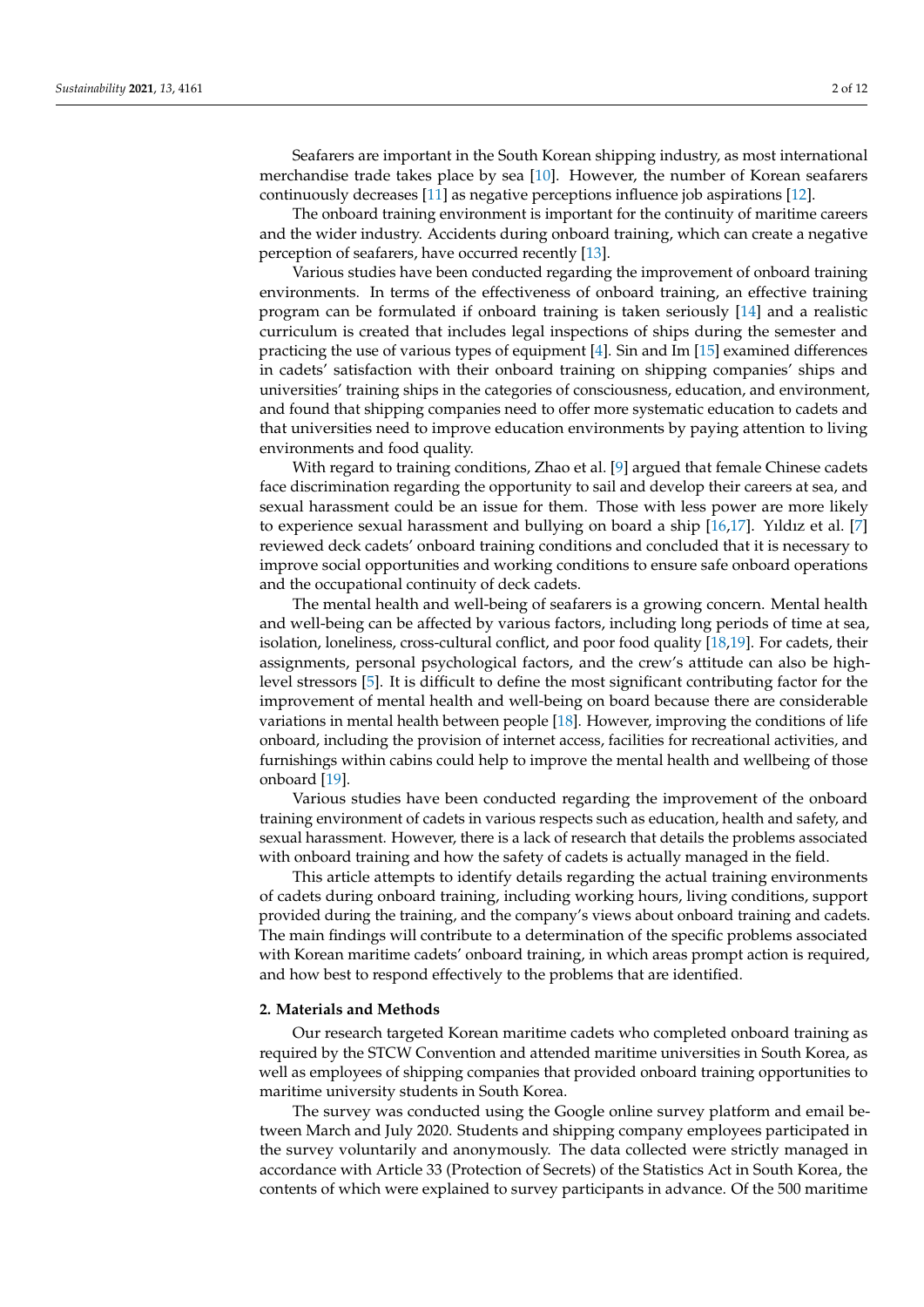university students who were randomly selected and asked to participate in the survey, 289 students participated, and five were excluded from the analysis because they had no onboard training experience. Of the 100 shipping company employees who were asked to participate in the survey, 41 participated.

Based on the previous literature [\[7,](#page-11-1)[15](#page-11-9)[,16\]](#page-11-10), a new instrument to identify more detailed information relevant to the onboard training environment was built. The questionnaire for cadets covers details regarding the onboard environment where cadets completed their training, problems experienced during onboard training, and their expectations for the training environment. In the questionnaire for those in charge of onboard training at shipping companies, the researchers focused on the company's views regarding onboard training and cadets.

The survey was analyzed using IBM SPSS version 25 to identify areas in the onboard training environment that need improvement. Descriptive and non-parametric statistical analyses were used in the data analysis to describe the detailed onboard training environment and the association between gender and sexual harassment.

# **3. Results**

*3.1. Korean Maritime Cadets*

# 3.1.1. Descriptive Statistics

A total of 284 Korean maritime cadets participated in the survey. As can be seen from Table [1,](#page-2-0) where their details are described, most of the cadets were male, belonged to the navigation department, and participated in training for more than three and less than seven months.

| $n\ (\%)$ | Department   | $n\ (\%)$            | Period of First Apprenticeship   | $n\left(\%\right)$              |
|-----------|--------------|----------------------|----------------------------------|---------------------------------|
| 228       |              | 200                  | Less than 1 month                | 22                              |
|           |              |                      |                                  | (7.7)                           |
|           |              | 84                   |                                  | 25                              |
| (13.4)    |              | (29.6)               | 3 months                         | (8.8)                           |
| 18        |              |                      | More than 3 months and less than | 59                              |
| (6.3)     |              |                      | 5 months                         | (20.8)                          |
|           |              |                      | More than 5 months and less than | 165                             |
|           |              |                      | 7 months                         | (58.1)                          |
|           |              |                      | More than 7 months and less than | 6                               |
|           |              |                      | 9 months                         | (2.1)                           |
|           |              |                      | More than 9 months and less than | 7                               |
|           |              |                      | 12 months                        | (2.5)                           |
|           | (80.3)<br>38 | Navigation<br>Engine | (70.4)                           | More than 1 month and less than |

<span id="page-2-0"></span>**Table 1.** Cadets who participated in the survey.

Table [2](#page-3-0) describes the characteristics of the vessels on which the Korean maritime cadets were trained. Most of the cadets participated in onboard training on various types of ships with a gross tonnage of more than 3000 and with multinational crews.

# 3.1.2. Onboard Training Environment

With regard to orientation training, the number of cadets who did and did not receive orientation training before the onboard training accounted for 242 (85.2%) and 42 (14.8%) cadets, respectively. Regarding cabins, 272 (95.8%) cadets were provided with private cabins and 12 (4.2%) were not. In the case of the 12 cadets who were not provided with private cabins, the number of cadets who answered that they shared a room with three people, two people, four people, six people, or any other number, account for five (41.7%), three (25.0%), two (16.7%), one (8.3%) and one (8.3%) in order of frequency, respectively. In the case of private rooms, most were equipped with learning spaces and living facilities such as desks, showers, and toilets, but in the case of shared rooms, only a small number of cabins were equipped with learning spaces and living facilities (Table [3\)](#page-3-1).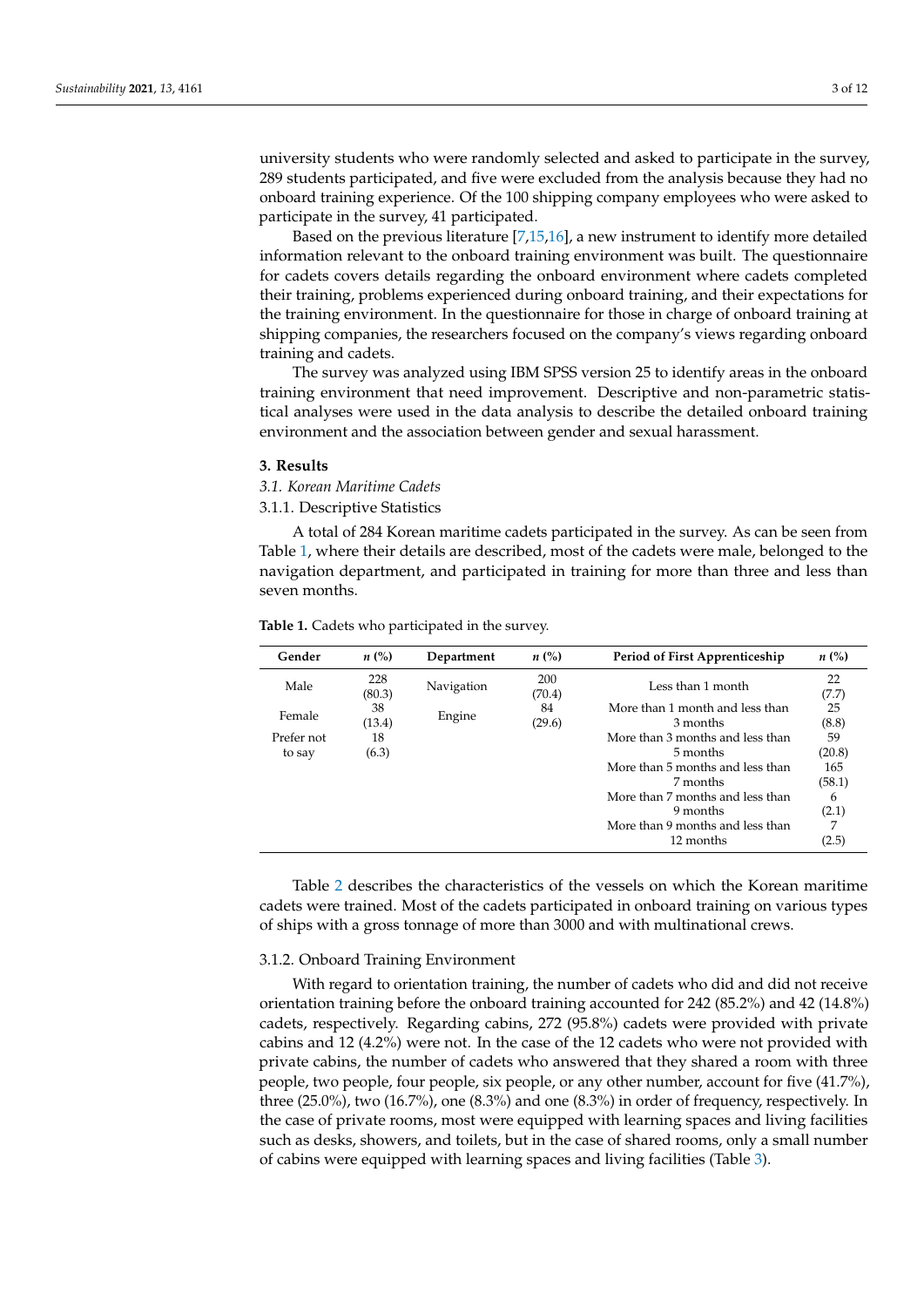| <b>Vessel Type</b>                                        | $n\ (\%)$                  | Gross<br>Tonnage | $n\ (\%)$    | Crew's<br>Nationality                                    | n<br>(%)      |
|-----------------------------------------------------------|----------------------------|------------------|--------------|----------------------------------------------------------|---------------|
| <b>Bulk</b> carrier                                       | 39<br>(13.7)               | Under 2999       | 4(1.4)       | All Korean<br>seafarers                                  | 83<br>(29.2)  |
| Chemical carrier                                          | 28<br>(9.9)                | 3000-9999        | 42 (14.8)    | All foreign<br>seafarers<br>Mixed                        | 3<br>(1.1)    |
| LNG/LPG carrier                                           | 63(22.2)                   | 10,000-29,999    | 55 (19.4)    | (Korean officers<br>and foreign crew)<br>Mixed           | 173<br>(60.9) |
| Car carrier                                               | 40<br>(14.1)               | 30,000-49,999    | 45(15.8)     | (multinational<br>officers and<br>multinational<br>crew) | 24<br>(8.5)   |
| Container ship                                            | 44<br>(15.5)               | 50,000-99,999    | 74<br>(26.1) | Other(prefer not to<br>say)                              | 1<br>(0.4)    |
| Passenger ship<br>Training ship<br>(university/institute) | 3<br>(1.1)<br>46<br>(16.2) | Over 100,000     | 64<br>(22.5) |                                                          |               |
| Other<br>(oil tanker, prefer not<br>to say)               | 21<br>(7.4)                |                  |              |                                                          |               |

<span id="page-3-0"></span>**Table 2.** Characteristics of vessels on which Korean maritime cadets were trained (*n* = 284).

<span id="page-3-1"></span>**Table 3.** Amenities provided in cadet's cabins.

|                | Private Cabin $(n = 272)$ |               |             | Shared Cabin $(n = 12)$ |
|----------------|---------------------------|---------------|-------------|-------------------------|
|                | Yes                       | No            | Yes         | No                      |
| Refrigerator   | 210 (77.2%)               | $62(22.8\%)$  | $3(25.0\%)$ | 9(75.0)                 |
| TV             | $46(16.9\%)$              | $226(83.1\%)$ | $2(16.7\%)$ | $10(83.3\%)$            |
| Internet       | 186 (68.4%)               | 86 (31.6%)    | $5(41.7\%)$ | 7(58.3%                 |
| Shower         | 254 (93.4%)               | $18(6.6\%)$   | $4(33.3\%)$ | $8(66.7\%)$             |
| Toilet         | 256 (94.1%)               | $16(5.9\%)$   | $4(33.3\%)$ | $8(66.7\%)$             |
| Desk and chair | 268 (98.5%)               | $4(1.5\%)$    | $8(66.7\%)$ | $4(33.3\%)$             |
| Table and sofa | 240 (88.2%)               | $32(11.8\%)$  | $5(41.7\%)$ | $7(58.3\%)$             |

Concerning personal protective equipment (PPE), most cadets were given a head protector, hand protectors, and foot protectors, but the provision rate of other types of equipment such as boiler suits, eye protectors, and ear protectors was relatively low (Figure [1\)](#page-4-0).

With some exceptions, according to Article 60 (Working Hours and Time to Rest) and Article 61 (Working Hours of Minor Seafarers) of the Seafarers Act in South Korea, working hours should not exceed 8 h a day and 40 h a week. In terms of the average working hours per day, however, only 60 (21.1%) of the cadets answered that they worked less than 8 h a day, and the rest worked more than 8 h a day. Specifically, 156 (54.9%), 51 (18.0%), 10 (3.5%), 2 (7%), and 5 (1.8%) cadets worked 9–12 h, 13–16 h, 17–20 h, 21–24 h, or irregular hours, respectively. Regarding working hour registers, 186 (65.5%) cadets had a register, but 98 (34.5%) did not. Of the 186 cadets who had a register, only 80 (43.0%) thought that their working hours were accurately recorded.

In connection with requests to perform uncomfortable tasks, 117 (41.2%) out of 284 cadets were asked to perform a task that they were uncomfortable with during their onboard training. Among the five examples presented, the uncomfortable tasks chosen by the cadets were office assistant work (*n* = 32, 27.4%), attending a company get-together (*n* = 25, 21.4%), additional maintenance work outside of working hours (*n* = 24, 20.5%), additional watchkeeping outside of working hours (*n* = 14, 12.0%), and other tasks including private errands such as massages and cooking (*n* = 22, 18.8%). Referring to their reaction to the request to perform an uncomfortable task, of the 117 cadets who had received such a request, 95 responded, and the form of response was following instructions (*n* = 63, 66.3%), complaining directly to the person who requested performance of the task (*n* = 15, 15.8%),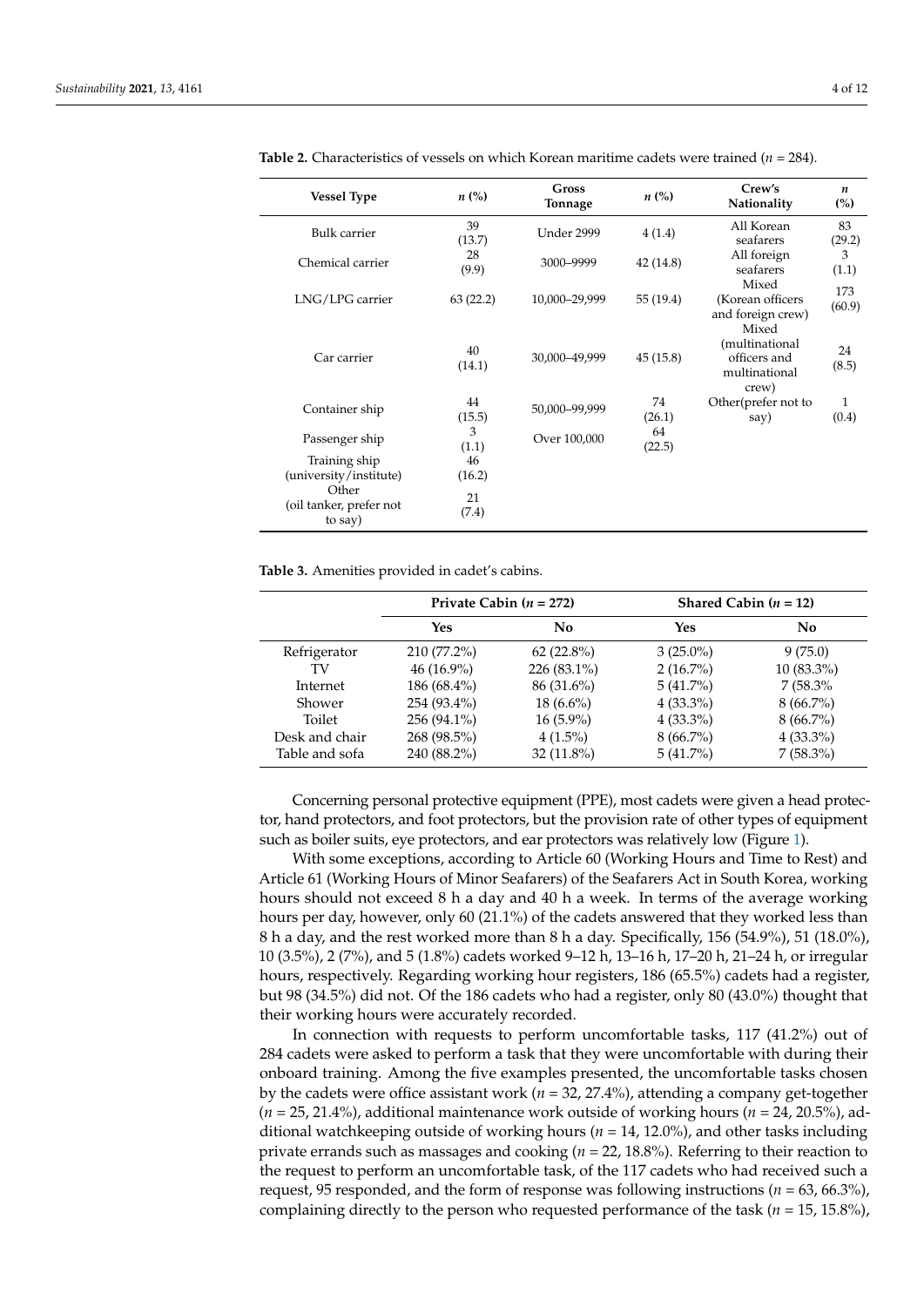

<span id="page-4-0"></span>

asking the senior officers on the vessel for help ( $n = 9, 9.5\%$ ), reporting to the company (*n* = 5, 5.3%), and reporting to the university (*n* = 3, 3.2%).

**Figure 1.** Personal protective equipment provision status ( $n = 284$ ).

Table [4](#page-4-1) shows the association between gender and sexual harassment experience. Of the 284 cadets, 38 (13.4%) experienced sexual harassment during their onboard training. Specifically, 21 out of 228 male cadets experienced sexual harassment, and 11 out of 38 female cadets experienced sexual harassment. Thus, there was a statistically significant association ( $\chi$ 2 = 17.549, df = 2,  $p$  < 0.001) between gender and sexual harassment.

<span id="page-4-1"></span>**Table 4.** Association between gender and experience of sexual harassment.

|                                | <b>Experience of Sexual Harassment</b> |          |            |       |
|--------------------------------|----------------------------------------|----------|------------|-------|
|                                |                                        | Yes      | No         | Total |
| Gender                         | Male                                   | 21(9.2)  | 207 (90.8) | 228   |
| (Percentage within each group) | Female                                 | 11(28.9) | 27(71.1)   | 38    |
|                                | Prefer not to say                      | 6(33.3)  | 12(66.7)   | 18    |
| Total                          |                                        | 38       | 246        | 284   |

Details regarding sexual harassment are presented in Table [5.](#page-5-0) A definition of sexual harassment as defined by Article 3 of the Framework Act on Gender Equality in South Korea was provided to the cadets. Sexual harassment involves making the other person feel humiliated by verbal and physical behavior in connection with his/her position or duties. Most of the cadets who experienced sexual harassment were harassed twice or more  $(n = 27, 71.1\%)$ . The majority of sexual harassment occurred on the bridge  $(n = 18, 47.4\%)$ , in the engine room (*n* = 7, 18.4%), and in individual cabins (*n* = 7, 18.4%). Sexual harassment against cadets was mainly perpetrated by officers such as captains/chief engineers ( $n = 14$ , 36.8%), first mates/engineers (*n* = 10, 26.3), and second/third mates/engineers (*n* = 6, 15.8%). Referring to their reactions, of the 38 cadets who experienced sexual harassment during their onboard training, the forms of response were "I only talked to my close friends" ( $n = 18, 47.4\%$ ), "I just put up with it" ( $n = 11, 28.9\%$ ), "I notified the company"  $(n = 3, 7.9\%)$ , and other reactions  $(n = 6, 15.8\%)$ , including "I was angry with him"  $(n = 2)$ ,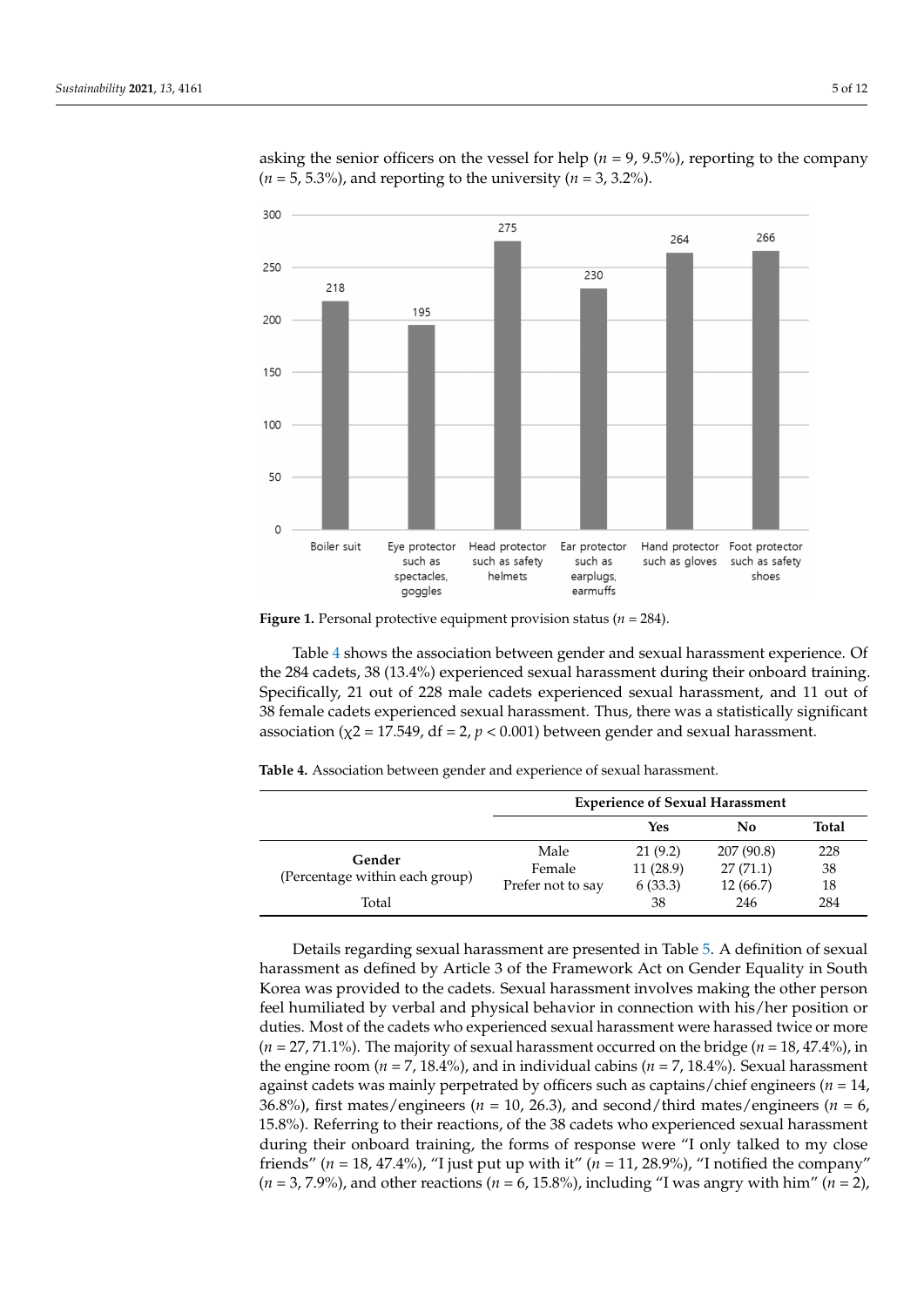"I did not realize it was sexual harassment"  $(n = 1)$ , "I just stared at him until he stopped it"  $(n = 1)$ , "I paid him back with bad words  $(n = 1)$ , and "I reported it to the captain"  $(n = 1)$ .

<span id="page-5-0"></span>

|  |  |  | <b>Table 5.</b> Reports of sexual harassment ( $n = 38$ ). |  |
|--|--|--|------------------------------------------------------------|--|
|--|--|--|------------------------------------------------------------|--|

| Frequency        | $n\ (\%)$ | Place                     | $n\left(\%\right)$ | Perpetrator                   | $n\ (\%)$         |
|------------------|-----------|---------------------------|--------------------|-------------------------------|-------------------|
| 1 time           | 11(28.9)  | Bridge                    | 18 (47.4)          | Captain/chief<br>engineer     | 14 (36.8)         |
| $2-3$ times      | 10(26.3)  | Engine room               | 7(18.4)            | First<br>mate/engineer        | 10(26.3)          |
| 4–9 times        | 9(23.7)   | Dining area               | 2(5.3)             | Second/third<br>mate/engineer | 6(15.8)           |
| 10 times or more | 8(21.1)   | Individual cabin<br>Other | 7(18.4)<br>4(10.5) | Crew<br>Other                 | 3(7.9)<br>5(13.2) |

#### 3.1.3. Cadet's Views on the Onboard Training Environment

Table [6](#page-5-1) shows the problems and positive aspects of onboard training presented for cadets to choose from, as well as the status of the cadets' responses. There was a similar percentage of responses to various problems with onboard training, but there were relatively high responses regarding unreasonable onboard working systems, isolation from social life, and relationships with superiors. Although it was a minority opinion, frequent drinking parties, COVID-19, and low onboard training monetary allowances were also suggested as problems with onboard training.

| <b>Problems with Onboard Training</b>                                                      | $n\ (\%)$ | <b>Positive Aspects of</b><br><b>Onboard Training</b>                      | $n\left(\%\right)$ |
|--------------------------------------------------------------------------------------------|-----------|----------------------------------------------------------------------------|--------------------|
| Unreasonable working hours<br>and conditions                                               | 48(16.9)  | Practicing the knowledge learned<br>at university                          | 117 (41.2)         |
| Being isolated from social and<br>family life                                              | 47(16.5)  | Experiencing the working culture<br>on a ship                              | 94 (33.1)          |
| Unhelpful attitudes of superiors                                                           | 44 (15.5) | Visiting various countries                                                 | 19(6.7)            |
| Unsystematic onboard training<br>(poor education, insufficient<br>training and experience) | 43(15.1)  | Cultivating sociality by working<br>with various people                    | 18(6.3)            |
| <b>Homesickness</b>                                                                        | 25(8.8)   | Improving cultural understanding<br>through work with foreign<br>seafarers | 14 (4.9)           |
| Long training period                                                                       | 22(7.7)   | Promoting pride in being seafarers                                         | 11(3.9)            |
| Being unauthorized for a<br>given task                                                     | 18(6.3)   | Other                                                                      | 11(3.9)            |
| Dangerous and difficult tasks                                                              | 11(3.9)   |                                                                            |                    |
| Other                                                                                      | 26(9.2)   |                                                                            |                    |
|                                                                                            |           |                                                                            |                    |

<span id="page-5-1"></span>**Table 6.** Problems with and positive aspects of onboard training (*n* = 284).

With respect to the positive aspects of onboard training, practicing the knowledge that was learned at university and experiencing the working culture on a ship accounted for the majority, while other opinions such as visiting various countries, cultivating sociality by working with various people, improving cultural understanding through work with foreign seafarers, and promoting pride in being seafarers were relatively small. Other aspects included improving their patience in difficult situations and learning various things.

Table [7](#page-6-0) shows the suggestions of Korean cadets for improving their welfare and rights during their onboard training. Sufficient rest time, communication with the outside, and systematic onboard training programs could be listed as the most necessary interventions for the expansion of the welfare of cadets during their onboard training. In addition, improving the legal system relating to cadets, strengthening the supervision of ship companies at the government level, and expanding cadet rights protection education were the most necessary interventions for the protection of the rights of the cadets during their training.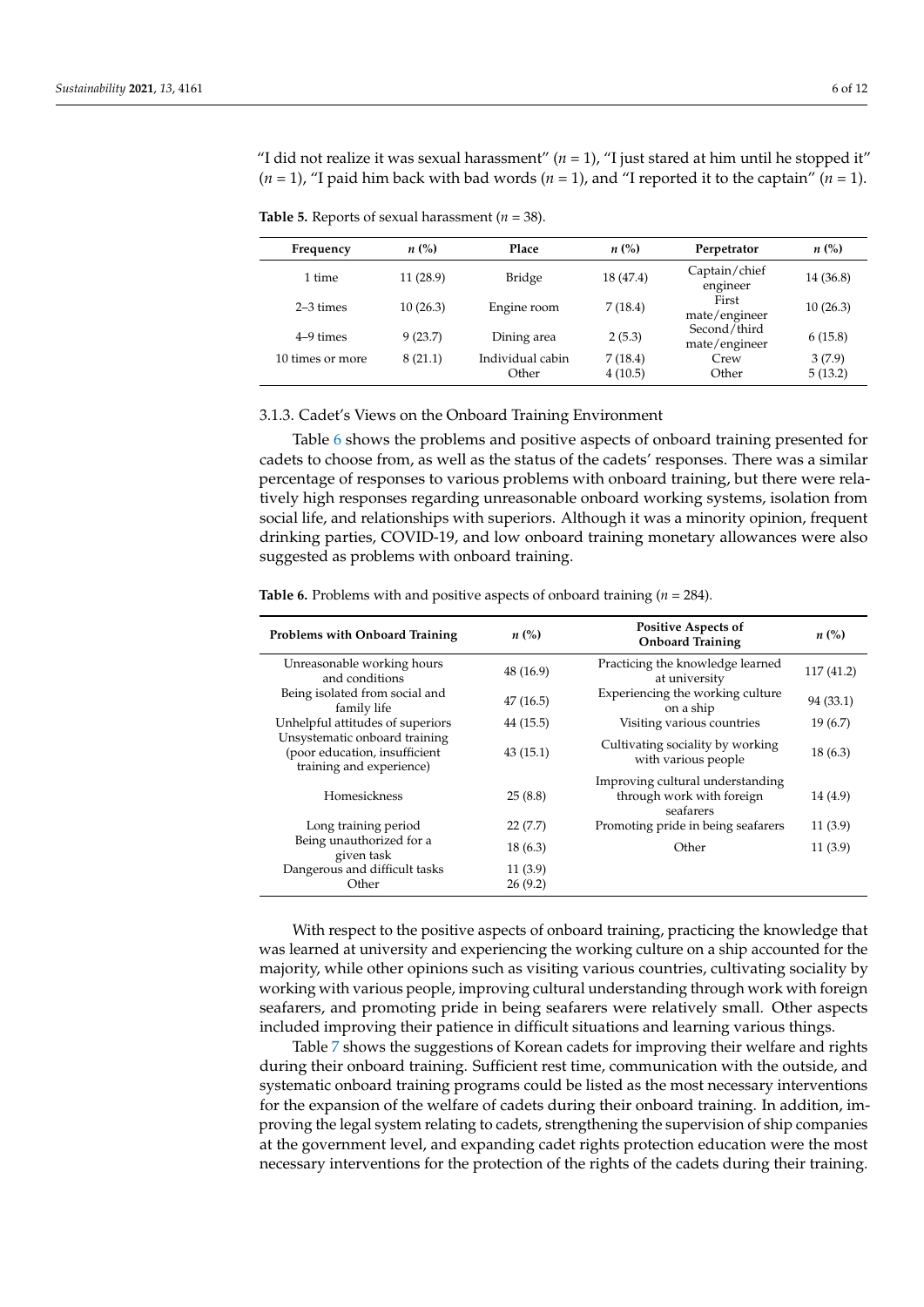| Welfare                                                 | $n\left(\%\right)$ | <b>Rights</b>                                                                       | $n\left(\%\right)$ |
|---------------------------------------------------------|--------------------|-------------------------------------------------------------------------------------|--------------------|
| Sufficient rest time                                    | 133 (46.8)         | Improving the legal system<br>relating to cadets                                    | 102(35.9)          |
| Communication with the outside<br>(Internet, SNS, etc.) | 39 (13.7)          | Strengthening the supervision of<br>the ship company at the<br>government level     | 52(18.3)           |
| Systematic onboard<br>training program                  | 38 (13.4)          | Expansion of cadet rights<br>protection education                                   | 46(16.2)           |
| Rational onboard training<br>monetary allowance         | 23(8.1)            | Reinforcement of corporate social<br>responsibility and ethics<br>management system | 30(10.6)           |
| Better food                                             | 19(6.7)            | Introduction of a mentoring system                                                  | 29(10.2)           |
| Individual cabin                                        | 11(3.9)            | Expending training on<br>university/institute training ships                        | 19(6.7)            |
| Recreational facilities (games,<br>sports, etc.)        | 4(1.4)             | Other                                                                               | 6(2.1)             |
| Other                                                   | 17(6)              |                                                                                     |                    |
|                                                         |                    |                                                                                     |                    |

<span id="page-6-0"></span>**Table 7.** Korean cadets' suggestions for improving their welfare and rights during onboard training  $(n = 284)$ .

The researchers asked the Korean cadets if their onboard training strengthened their will to board a ship. While the majority of the cadets (*n* = 223, 78.5%) answered in the affirmative, a significant number ( $n = 61, 21.5\%$ ) answered in the negative. The answers were not statistically different between male and female cadets ( $\chi^2$  = 1.663, df = 1, p = 0.197). Regarding the effect of their onboard training on their thoughts about becoming a seafarer, Korean cadets indicated that the training had either a very negative effect ( $n = 10, 3.5\%$ ), a negative effect ( $n = 25, 8.8\%$ ), a neutral effect (*n* = 95, 33.5%), a positive effect (*n* = 93, 32.7%), or a very positive effect (*n* = 61, 21.5%). The Mann–Whitney U test showed that there was no statistically significant difference between male and female cadets ( $U = 4920.5$ ,  $p = 0.161$ ).

# *3.2. Shipping Companies*

#### 3.2.1. Descriptive Statistics

The survey was conducted by targeting those in charge of onboard training at shipping companies that provide such training to maritime university students in South Korea. Table [8](#page-6-1) shows the details of the company employees that participated in the survey.

<span id="page-6-1"></span>**Table 8.** Shipping company employees participating in the survey.

|                                          | Specification                          | $n\ (\%)$ |
|------------------------------------------|----------------------------------------|-----------|
|                                          | Male                                   | 40 (97.6) |
| Gender                                   | Female                                 |           |
|                                          | Prefer not to say                      | 1(2.4)    |
|                                          | $20 - 29$                              | 5(12.2)   |
|                                          | $30 - 39$                              | 16(39.0)  |
| Age                                      | $40 - 49$                              | 18 (43.9) |
|                                          | $50 - 59$                              | 2(4.9)    |
|                                          | Navigation                             | 15(36.6)  |
|                                          | Engine                                 | 12(29.3)  |
| Department                               | Human resources                        | 9(22.0)   |
|                                          | Marketing                              | 3(7.3)    |
|                                          | Other                                  | 2(4.9)    |
|                                          | Less than 5 years                      | 3(7.3)    |
|                                          | More than 5 years, less than 10 years  | 10(24.4)  |
| Work experience in the maritime industry | More than 10 years, less than 15 years | 10(24.4)  |
|                                          | More than 15 years, less than 20 years | 15(36.6)  |
|                                          | More than 20 years                     | 3(7.3)    |
|                                          | Less than 30                           | 12(29.3)  |
|                                          | $30 - 49$                              | 10(24.4)  |
| Size of the company's fleet              | $50 - 69$                              | 8(19.5)   |
|                                          | $70 - 99$                              | 8(19.5)   |
|                                          | More than 100                          | 1(2.4)    |
|                                          | Do not know                            | 2(4.9)    |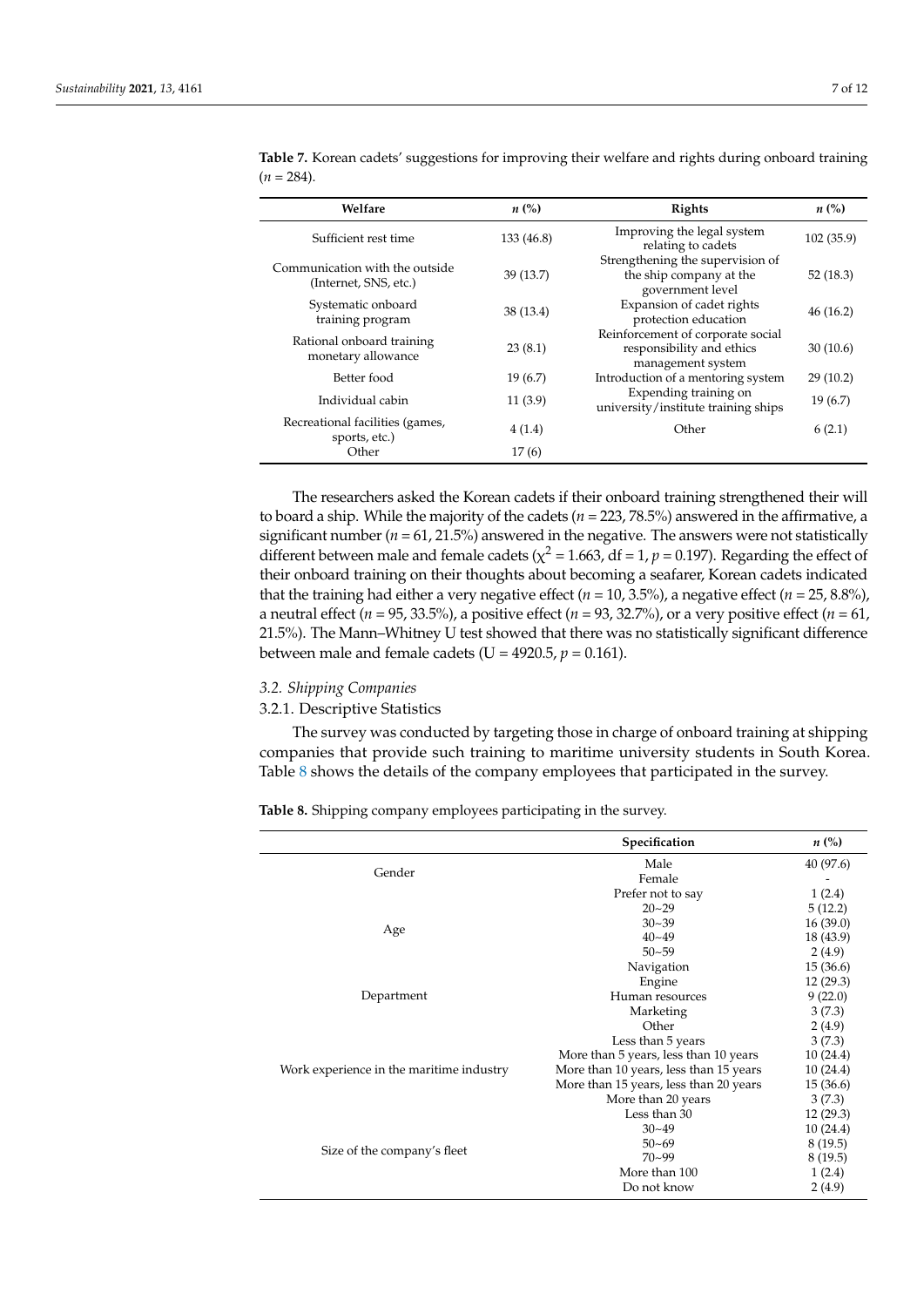# 3.2.2. Company's Views on Cadets and Onboard Training

Referring to the company's policy on trainees, 35 (85.4%) participants answered that they had a trainee policy, while 6 (14.6%) answered that they did not. Most participants from companies that had a trainee policy (*n* = 31, 88.6%) were familiar with the policy, but a considerable number  $(n = 4, 11.4\%)$  were unaware of the policy. Regarding orientation training for cadets, most companies (*n* = 37, 90.2%) provided orientation training before onboard training, but four (9.8%) did not. Regarding the purpose of the onboard training, 35 (85.4%) participants said that the purpose was experience in the shipping field, 3 (7.3%) said extension of schoolwork, 1 (2.4%) said cultivation of social abilities, 1 (2.4%) said the provision of extra manpower to help onboard seafarers, and 1 said another purpose (2.4%).

Table [9](#page-7-0) describes the company's views on the cadets. While most participants defined cadets as candidate officers ( $n = 20, 48.8\%$ ) and students ( $n = 17, 41.5\%$ ), two participants defined them as crew and temporary workers, respectively.

<span id="page-7-0"></span>**Table 9.** Company's views on cadets.

| <b>Definition of Cadets</b> | $n\left(\%\right)$ | <b>Company's Expectation of Cadets</b> | $n\ (\%)$ |
|-----------------------------|--------------------|----------------------------------------|-----------|
| A candidate officer         | 20 (48.8)          | Eager to learn                         | 17(41.5)  |
| A student                   | 17(41.5)           | Hardworking                            | 1(2.4)    |
| A crew member               | 1(2.4)             | Take responsibility for their job      | 9(22)     |
| A temporary worker          | 1(2.4)             | Sufficient knowledge of their area     | 8(19.5)   |
| Other                       | 2(4.9)             | Ability to get along with others       | 3(7.3)    |
|                             |                    | Other                                  | 3(7.3)    |

Regarding the company's expectations of cadets, the number of participants answering with being eager to learn, taking responsibility for their job, having sufficient knowledge of their area, ability to get along with others, being hardworking, and others accounted for 17 (41.5%), 9 (22.0%), 8 (19.5%), 3 (7.3%), 1 (2.4%), and 3 (7.3%), respectively. Other expectations included linking onboard training to employment and having a sense of community and safety.

Table [10](#page-7-1) shows the company's views on onboard training. According to the data obtained from the questionnaire, safety issues and relationship problems between cadets and crew were the most difficult parts of cadet management. In addition, strengthening job-related and safety education were considered to be the most important factors for effective onboard training.

<span id="page-7-1"></span>**Table 10.** Company's views on onboard training.

| Difficulty of Cadet<br>Management                | $n\left(\%\right)$ | <b>Important Factors for Effective</b><br><b>Onboard Training</b> | $n\left(\%\right)$ |
|--------------------------------------------------|--------------------|-------------------------------------------------------------------|--------------------|
| Adjustment of the period of<br>boarding          | 2(4.9)             | Strengthening job-related education                               | 21(51.2)           |
| Costs for onboard training                       | 4(9.8)             | Strengthening safety education                                    | 7(17.1)            |
| Safety issues                                    | 22(53.7)           | Expanding training on<br>university/institute training ships      | 3(7.3)             |
| Relationship problems<br>between cadets and crew | 8(19.5)            | Expansion of onboard<br>training period                           | 1(2.4)             |
| Other                                            | 5(12.2)            | Government level support for<br>onboard training costs            | 2(4.9)             |
|                                                  |                    | Strengthening<br>leadership/seamanship training                   | 4(9.8)             |
|                                                  |                    | Helping to form good human<br>relationships with crew             | 3(7.3)             |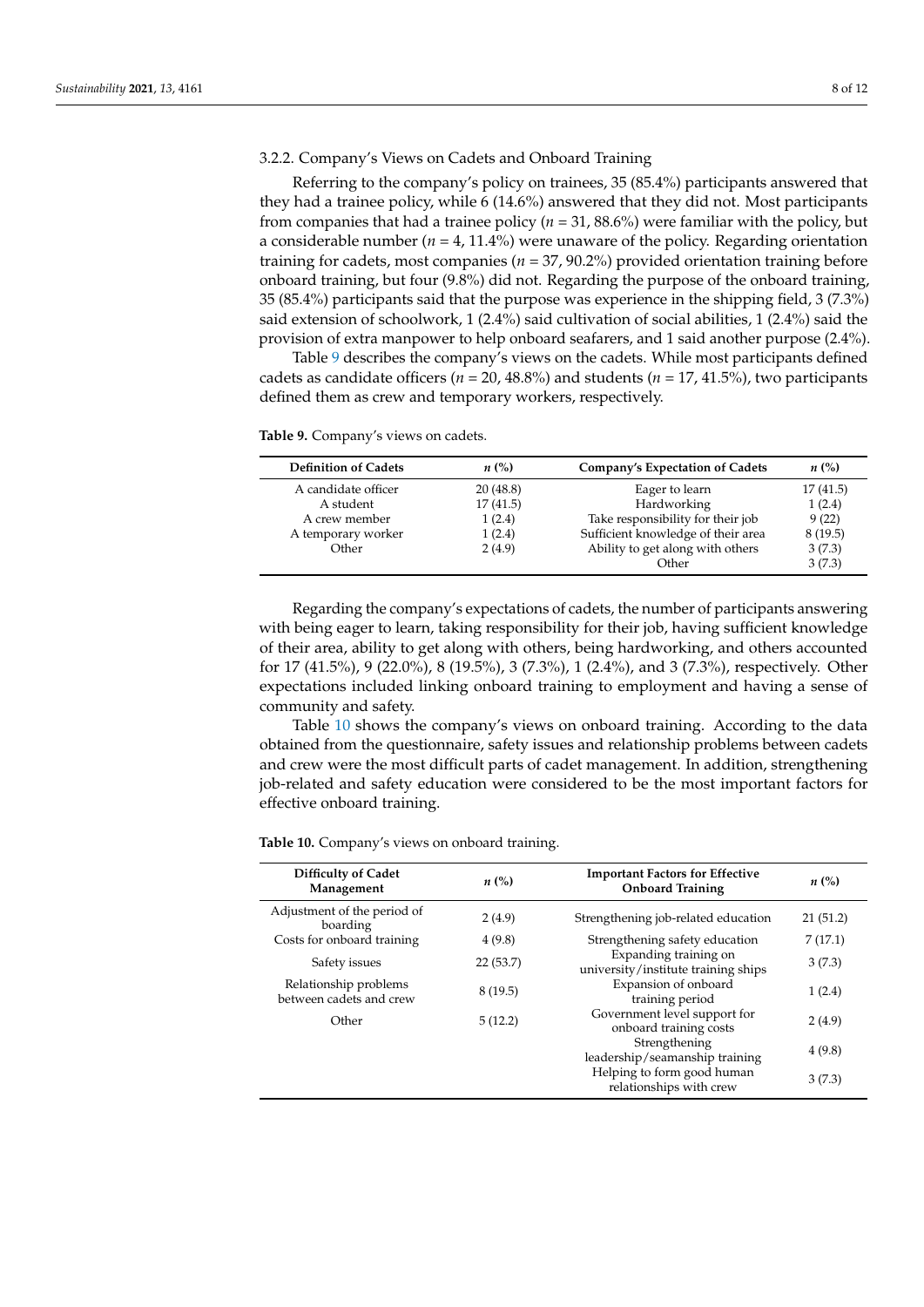# **4. Discussion**

Cadets should perform onboard training to meet the requirements set by the STCW for certification as officers, and onboard training should be carried out in a safe manner. However, accidents in which cadets are killed or injured during training continue to occur, depending on the inherent risks of ship sites, such as heavy-duty work, hot working conditions, and severe weather conditions. In response, through survey analysis, we found that there were differences in the onboard training environment among Korean maritime cadets and in the views about cadets and onboard training among the shipping companies' employees.

The key findings are discussed, and recommendations are made in four areas: living environment, personal safety, human rights, and views on cadets and onboard training.

#### *4.1. Living Environment*

Cadets should acquire the knowledge and competency required by the STCW through onboard training to become maritime officers. As shown in Table [3,](#page-3-1) however, 93 cadets did not have an internet connection, and 8 cadets did not even have a desk and chair. These points are similar to the findings by Yıldız [\[7\]](#page-11-1) that many deck cadets were not provided with individual cabins and amenities including toilets, refrigerators, televisions, and internet connections during their onboard training. As reported by Sampson and Tang, most seafarers mind sharing a cabin with others, and this could affect cadets' satisfaction with onboard training [\[20\]](#page-11-14). Academic achievement is affected by various factors, and learning facilities are one of these factors [\[21\]](#page-11-15). A lack of equipment such as desks and chairs can make it difficult to study, and the absence of an internet connection can limit access to information.

The backwardness of the equipment and availability of convenience facilities on the ship may affect the adaptability and safety of the cadets on board. Furthermore, providing facilities for various activities and personal convenience can help to improve the mental health of cadets [\[19\]](#page-11-13). Therefore, it is necessary for the government to evaluate whether the ship's environment is suitable for training and, if so, to ensure that the cadets board the ship for training purposes only.

#### *4.2. Personal Safety*

Cadets are vulnerable to the risks onboard ships, as they have no ship experience. In a close look at the reasons for disembarkation, the reasons were end of training (*n* = 220, 77.5%), due to disease or accidents (*n* = 23, 8.1%), company request (*n* = 22, 7.7%), aborting the training according to individual opinions (*n* = 6, 2.1%), and others (*n* = 13, 4.6%). Most of the cadets disembarked because the training period was over, but a significant number stopped onboard training due to disease or accidents. In addition, regarding the average working hours per day, only 21% of the cadets worked for less than 8 h per day, while others worked for more than that. Fatigue is an issue in the maritime industry [\[22](#page-11-16)[,23\]](#page-11-17). Both physical and mental fatigue can affect alertness and concentration [\[22\]](#page-11-16), and can impact safety at work and individual ill health [\[24\]](#page-11-18). Most cadets worked for more than 9 h per day, which could affect them physically and mentally. It is difficult to conclude that longer working hours affect the rate of disembarkation of cadets by disease or accidents due to the small number of survey cases; however, it is necessary to manage the cadets' working hours, given that fatigue can cause accidents. Since the fatigue issue is related to various factors, not only shipping company-level efforts, but also government-level efforts are needed to solve it [\[25\]](#page-11-19).

PPE is required during onboard training to minimize exposure to hazards on a ship. However, a significant number of cadets did not receive PPE (Figure [1\)](#page-4-0), and some cadets did not receive a safety orientation before boarding. PPE and safety briefings need to be provided by the company because cadets are more likely to be exposed to the risk of accidents due to their lack of onsite experience. The Korean government enacted guidelines for the operation of practical training aboard ships for marine officer trainees in August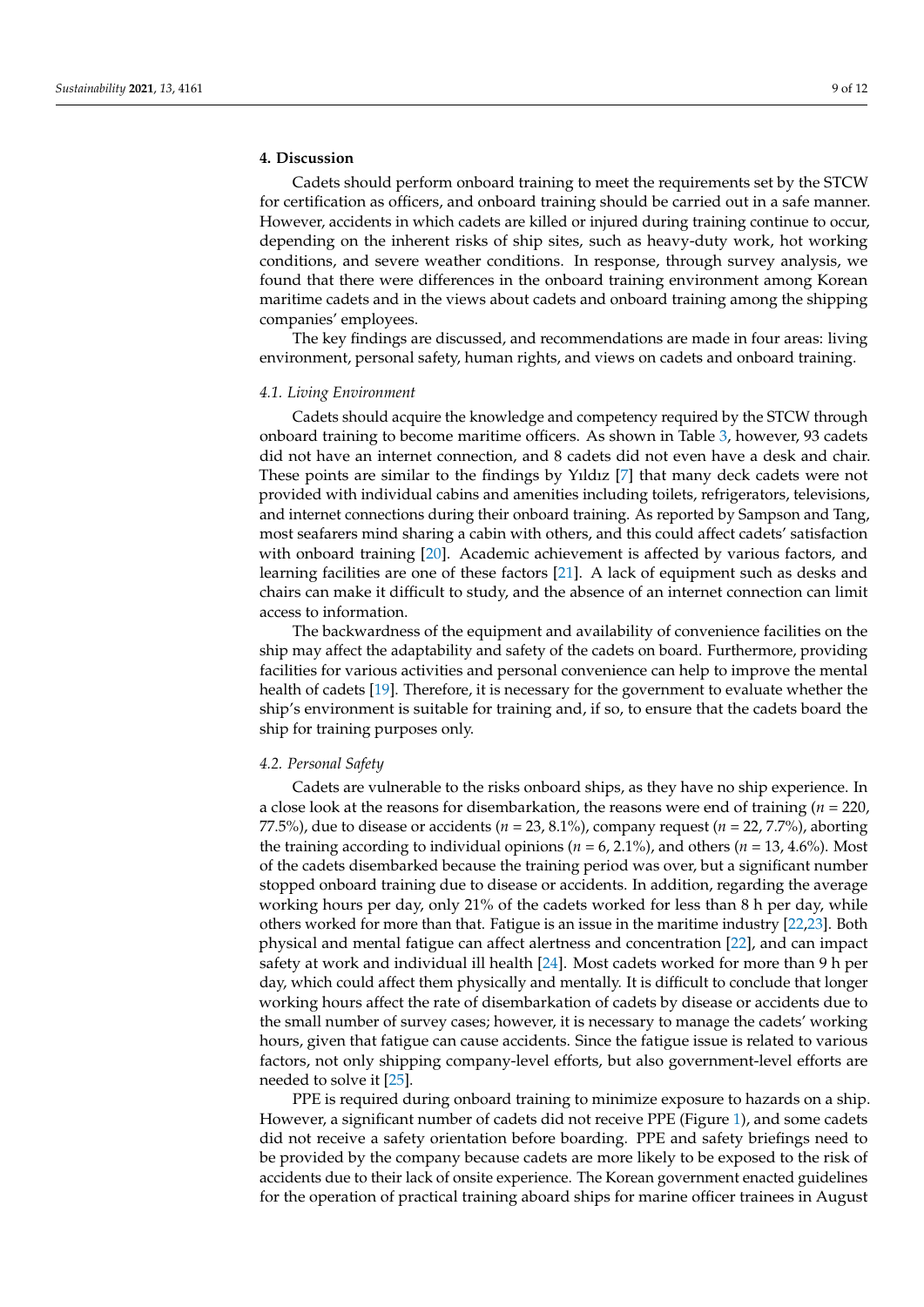2020 [\[26\]](#page-11-20) (hereinafter referred to as onboard training guidelines), which provided necessary measures concerning onboard training. Shipowners should conduct onboard training according to the onboard training standard agreement pursuant of Article 21-2 of the Ship Personnel Act, and should allow an adaptation period during which simple observation is conducted for two weeks to enhance the ship adaptation of cadets. Furthermore, the shipowner should provide the cadets with meals, training materials, boiler suits, personal tools, PPE, and other items necessary for onboard training free of charge, and the onboard training time should not exceed 8 h per day or 40 h per week.

The newly enacted guidelines are thought to be a solution to the problem of personal safety identified through the survey. However, because creating a system in itself does not guarantee that all the related problems will be solved, the government needs to constantly monitor whether the system is well maintained in the field.

#### *4.3. Human Rights*

As noted by Zhao et al. [\[9\]](#page-11-3) and Stannard et al. [\[17\]](#page-11-11), sexual harassment is an issue onboard ships. A significant number of cadets experienced sexual harassment during their onboard training. It is noteworthy that not only female cadets but also male cadets experienced sexual harassment, and most perpetrators were officers who were in a position to evaluate their cadets (Table [5\)](#page-5-0). Cadets responded passively when they were sexually harassed, by only talking to their friends or tolerating the harassment. Cadets must complete onboard training to obtain a seafarer's license and worry about getting a job after graduation. Therefore, they are reluctant to respond to unfair acts onboard ships because of the fear of disadvantage in future employment.

Onboard training guidelines require shipowners to regularly check the occurrence of violations of working hours and rest times, sexual harassment, assault, and verbal abuse during onboard training through a dedicated person. However, it is difficult to immediately report unfair acts on the ship to the dedicated person, as many cadets are onboard a ship with no internet connection (Table [3\)](#page-3-1). In addition, it is questionable how actively the cadets will report unfair acts due to concerns about obtaining a job in the future.

Maritime cadets are future seafarers, who are key assets of shipping companies and related industries. For the sustainable growth of maritime industries, it is important to encourage cadets to continue their careers by giving them a positive perception of boarding a ship.

Therefore, it is necessary for shipowners to strengthen the preventive education of the ship's crew on assaults, verbal abuse, overuse of power, and sexual harassment on ships with cadets onboard, and the government must regularly monitor the status of preventive education and the onboard training environment. In addition, it is also necessary to establish a system to prevent cadets from being assigned to ships where those problems repeat.

# *4.4. Views on Cadets and Onboard Training*

A cadet is a student who is not assigned the duties of a seafarer, according to Korean regulations, and is practicing onboard to become a seafarer [\[6\]](#page-11-0). Due to the small amount of data, it is difficult to ascertain the percentage of shipping companies in South Korea that consider cadets to be crew members or temporary workers. However, the data shows that cadets are recognized not only as students, but also as workers in the field. This recognition needs to be improved because it may lead to problems related to a focus on assisting the ship's work, rather than providing the cadets with systematic training in accordance with the on-site training plan.

Although the shipping company employees stated that safety issues are the most difficult part of managing cadets (Table [10\)](#page-7-1), many cadets are not even given the most basic PPE (Figure [1\)](#page-4-0). This shows that there is a limit to the shipping companies' autonomous efforts to improve the practical environment. Therefore, active monitoring at the government level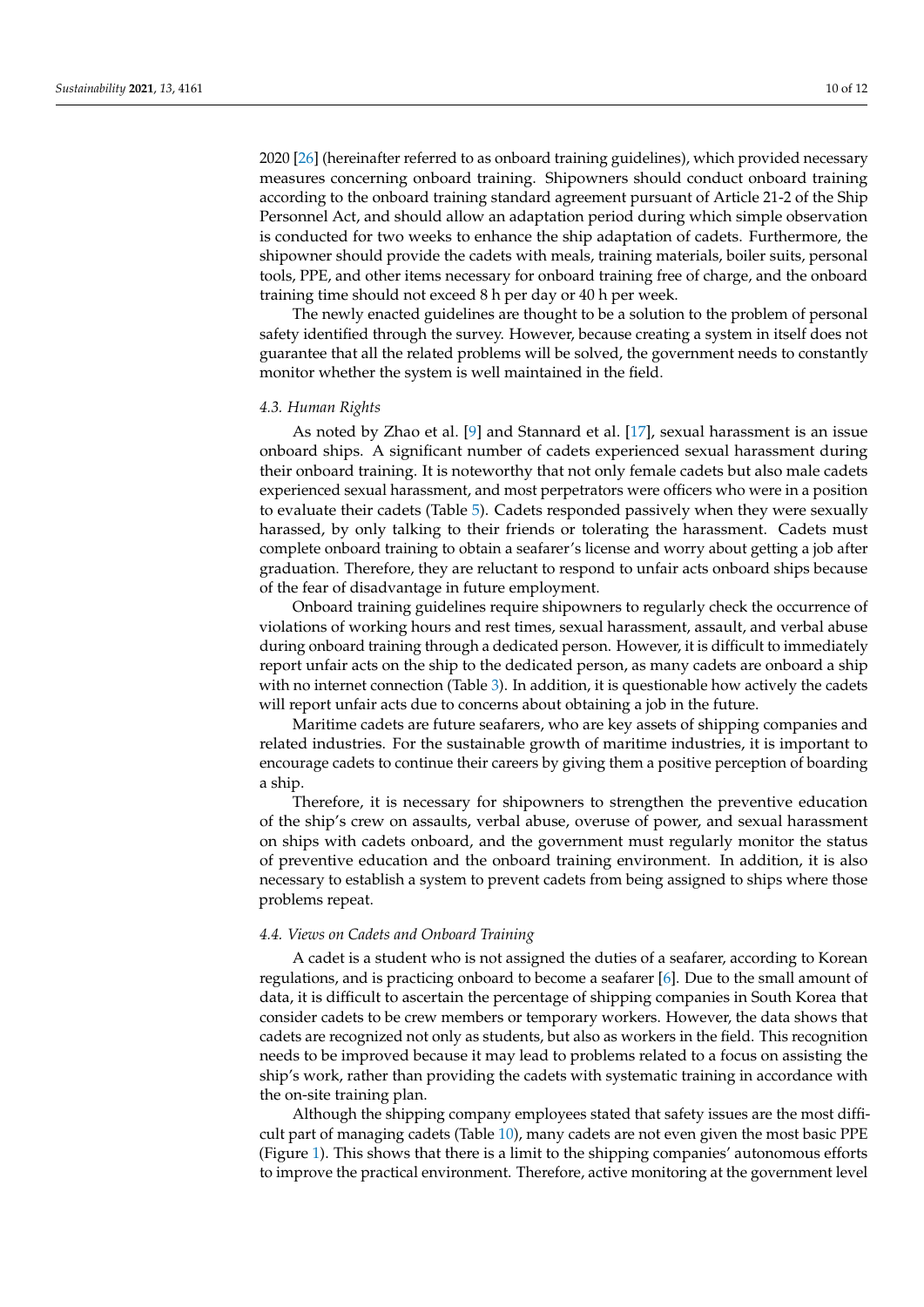is important to ensure that the recently enacted onboard training guidelines are followed at the site.

# **5. Conclusions**

This study investigated the specific onboard training environment and the companies' views of onboard training and cadets through a survey analysis. Furthermore, improvement methods in four areas: living environment, personal safety, human rights, and views on cadets and onboard training were considered.

Based on the findings, the major recommendations are as follows:

- (1) Evaluate whether the ship's environment is suitable for training, and only allow cadets to train on the ship if the environment is suitable.
- (2) Constantly monitor whether the onboard training guidelines are actually well maintained in the field.
- (3) Strengthen the preventive education of the crew on ships where cadets are present regarding assault, verbal abuse, overuse of power, and sexual harassment.
- (4) Increase efforts continuously not only to physically improve the onboard training environment but to systematically manage cadets as students.

The problems identified in this research can have a direct impact on the safety of cadets, and can also result in negative perceptions about becoming a seafarer in the future. However, the problems identified in this study should not be generalized to all shipping companies without restriction. The data analyzed emanated from 284 cadets from maritime universities and 41 shipping company employees in South Korea. Future studies should increase the amount of collected data and monitor the implementation status of the new onboard training guidelines to improve the onboard training environment and the human rights of cadets.

**Author Contributions:** Conceptualization, J.L. and S.D.; methodology, J.L., S.D., and C.L.; software, J.L. and I.P.; validation, S.D. and C.L.; formal analysis, J.L.; investigation, J.L. and C.L.; resources, J.L. and S.D.; data curation, J.L. and I.P.; writing—original draft preparation, J.L.; writing—review and editing, S.D., I.P., M.J., and C.L.; visualization, J.L.; supervision, C.L.; project administration, C.L.; funding acquisition, M.J. All authors have read and agreed to the published version of the manuscript.

**Funding:** This research was funded by the Ministry of Education of the Republic of Korea and the National Research Foundation of Korea (NRF-2018S1A6A3A01081098).

**Institutional Review Board Statement:** The study was conducted in accordance with the guidelines for securing research ethics and the Article 33 (Protection of Secrets) of the Statistics Act in South Korea.

**Informed Consent Statement:** Informed consent was obtained from all subjects involved in the study.

**Data Availability Statement:** Not applicable.

**Conflicts of Interest:** The authors declare no conflict of interest. The funders had no role in the design of the study; in the collection, analyses, or interpretation of data; in the writing of the manuscript, or in the decision to publish the results.

#### **References**

- <span id="page-10-0"></span>1. UNCTAD. Review of Maritime Transport 2019. Available online: <https://www.un-ilibrary.org/content/books/9789210043021> (accessed on 3 November 2020). [\[CrossRef\]](http://doi.org/10.18356/17932789-en)
- <span id="page-10-1"></span>2. Roberts, S.E.; Nielsen, D.; Kotłowski, A.; Jaremin, B. Fatal accidents and injuries among merchant seafarers worldwide. *Occup. Med. (Chic. Ill.)* **2014**, *64*, 259–266. [\[CrossRef\]](http://doi.org/10.1093/occmed/kqu017) [\[PubMed\]](http://www.ncbi.nlm.nih.gov/pubmed/24671028)
- <span id="page-10-2"></span>3. Saunders, R. Assessment of professional development for teachers in the vocational education and training sector: An examination of the Concerns Based Adoption Model. *Aust. J. Educ.* **2012**, *56*, 182–204. [\[CrossRef\]](http://doi.org/10.1177/000494411205600206)
- <span id="page-10-3"></span>4. Kim, B.-G.; Kim, H.-R.; Lim, M.-H. Method on the effective onboard training and guidance for apprentice engineer officers in the training ship—The case of Mokpo National Maritime University. *J. Korean Soc. Mar. Environ. Saf.* **2012**, *18*, 557–562. [\[CrossRef\]](http://doi.org/10.7837/kosomes.2012.18.6.557)
- <span id="page-10-4"></span>5. Sin, H.S.; Im, M.H.; Lee, C.H. A basic study on the stress of on-board training for cadet in shipping company. *J. Fishries Mar. Sci. Educ.* **2018**, *30*, 2231–2240. [\[CrossRef\]](http://doi.org/10.13000/JFMSE.2018.12.30.6.2231)